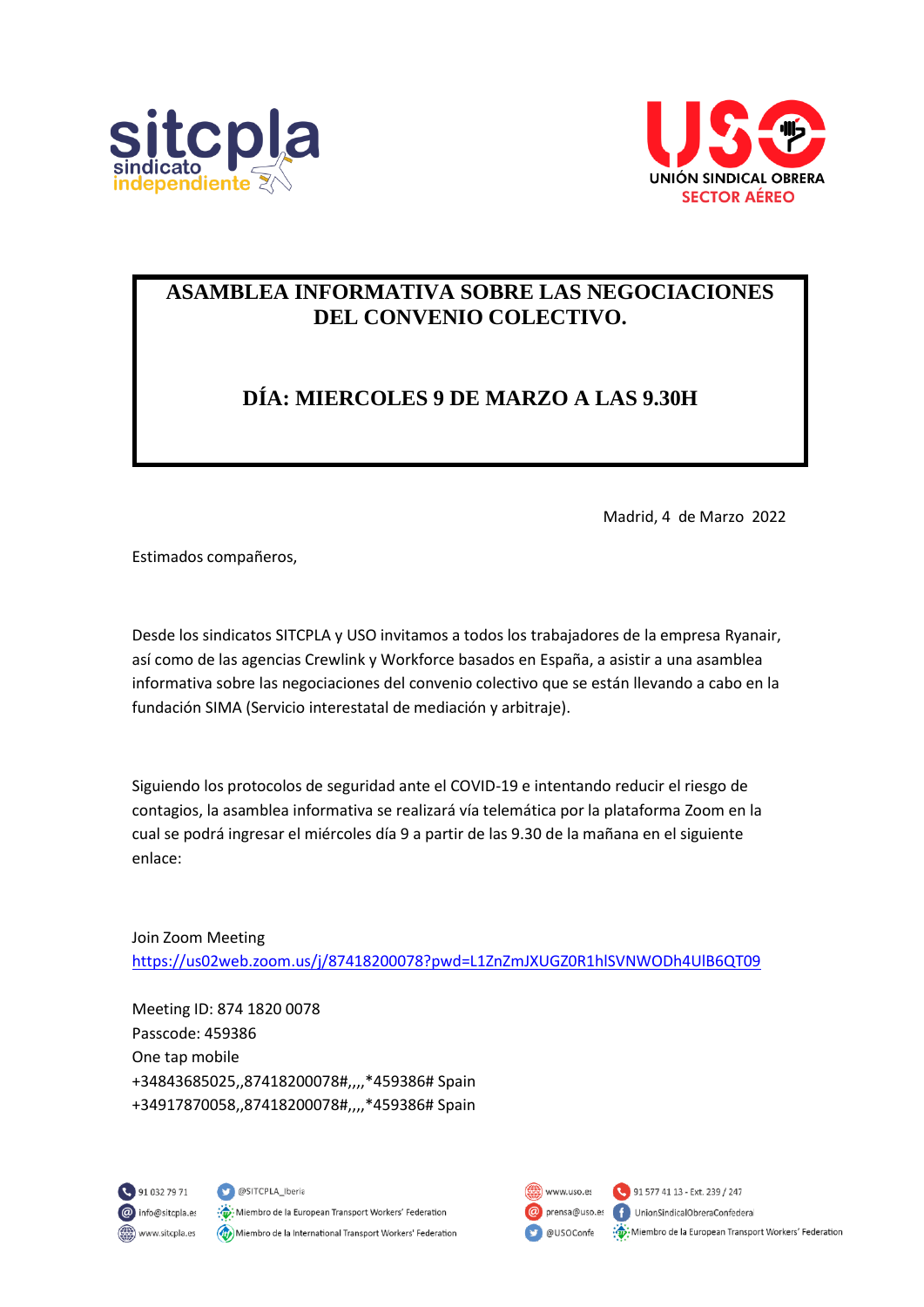



A dicha asamblea asistirán los asesores legales tanto de SITCPLA como de USO para resolver cualquier duda legal que pudieran surgir al respecto; también asistirán todos los miembros de la mesa negociadora que no estén volando en el transcurso de la reunión ya que la empresa no nos ofrece días para poder realizar trabajo sindical ni reuniones informativas con los trabajadores.

Esperamos que todos los trabajadores que no estén trabajando ese día puedan asistir y participen en la misma y para aquellos que no pudieran asistir, pueden contactar tanto con USO como SITCPLA, sindicatos que conforman la mesa negociadora, para solucionar cualquier duda que tengan al respecto.

Para los representantes legales de los trabajadores en la empresa, es importante la información y la colaboración de los trabajadores en todo el proceso ya que sin ello las negociaciones no serían posibles.

Así pues, os convocamos a todos los trabajadores, afiliados o no, el próximo miércoles día 9 de marzo a la asamblea informativa sobre las negociaciones del primer convenio colectivo de la empresa Ryanair en España.

Atentamente,

#### **Sección USO Ryanair Sección Sitcpla Ryanair Sección Sitcha Ryanair**



SITCPLA\_Iberia : Miembro de la European Transport Workers' Federation Miembro de la International Transport Workers' Federation

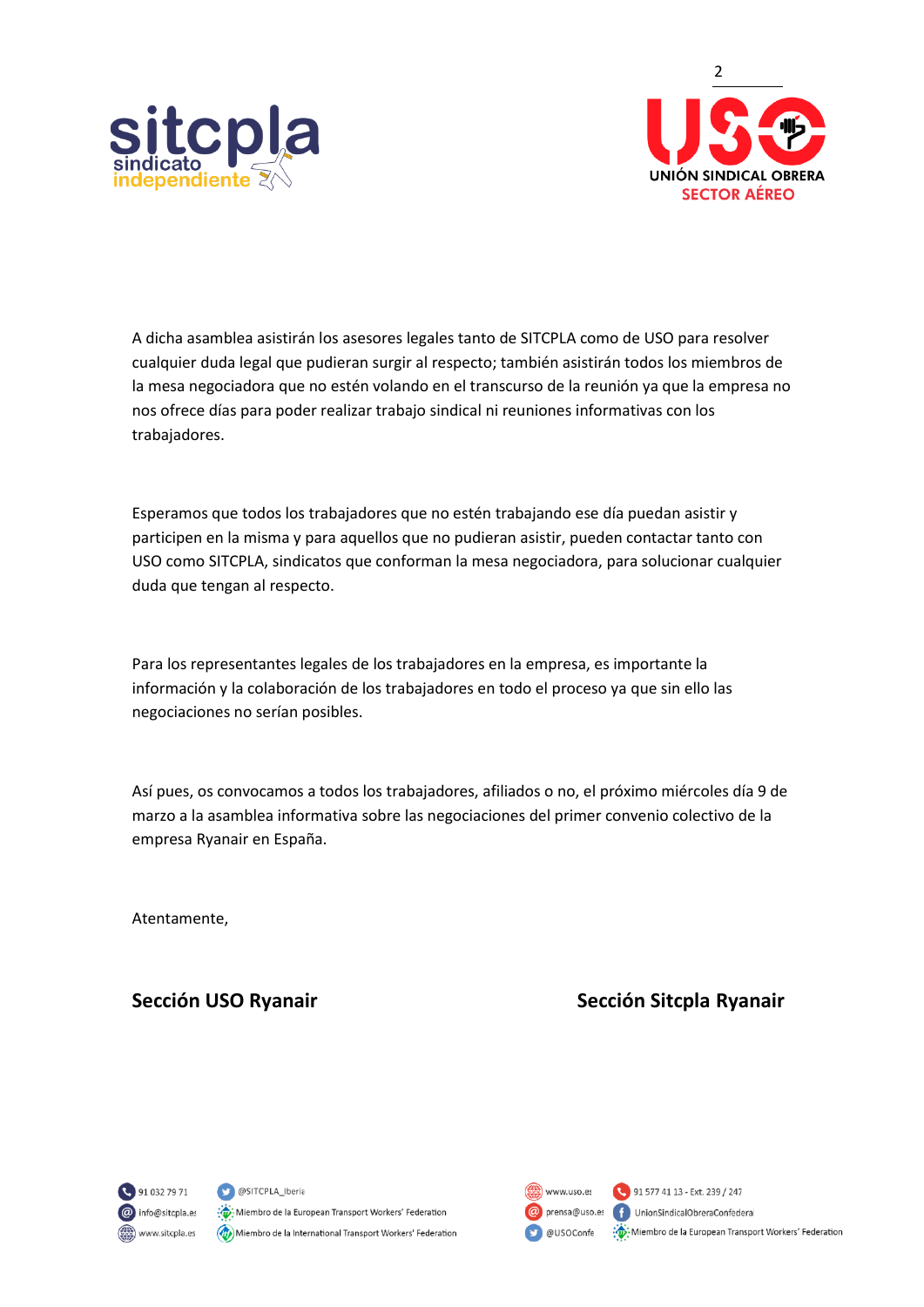



# **INFORMATIVE ASSEMBLY ON THE NEGOTIATIONS OF THE**

## **COLLECTIVE AGREEMENT.**

#### **DAY: WEDNESDAY, MARCH 9 AT 9:30 AM**

Madrid,4th of March2021

Dear colleagues,

From the SITCPLA and USO unions we invite all the workers of the Ryanair, as well as Crewlink and Workforce agencies based in Spain, to attend an informative assembly on the negotiations of the collective agreement that are taking place in the SIMA foundation (Interstate mediation and arbitration service).

Following the security protocols related to COVID-19 and trying to reduce the risk of contagion, the informative assembly will be held telematically through the Zoom platform, which can be accessed on Wednesday the 9th from 9:30 a.m. in the following link:

Join Zoom Meeting

<https://us02web.zoom.us/j/87418200078?pwd=L1ZnZmJXUGZ0R1hlSVNWODh4UlB6QT09>

Meeting ID: 874 1820 0078 Passcode: 459386 One tap mobile +34843685025,,87418200078#,,,,\*459386# Spain +34917870058,,87418200078#,,,,\*459386# Spain